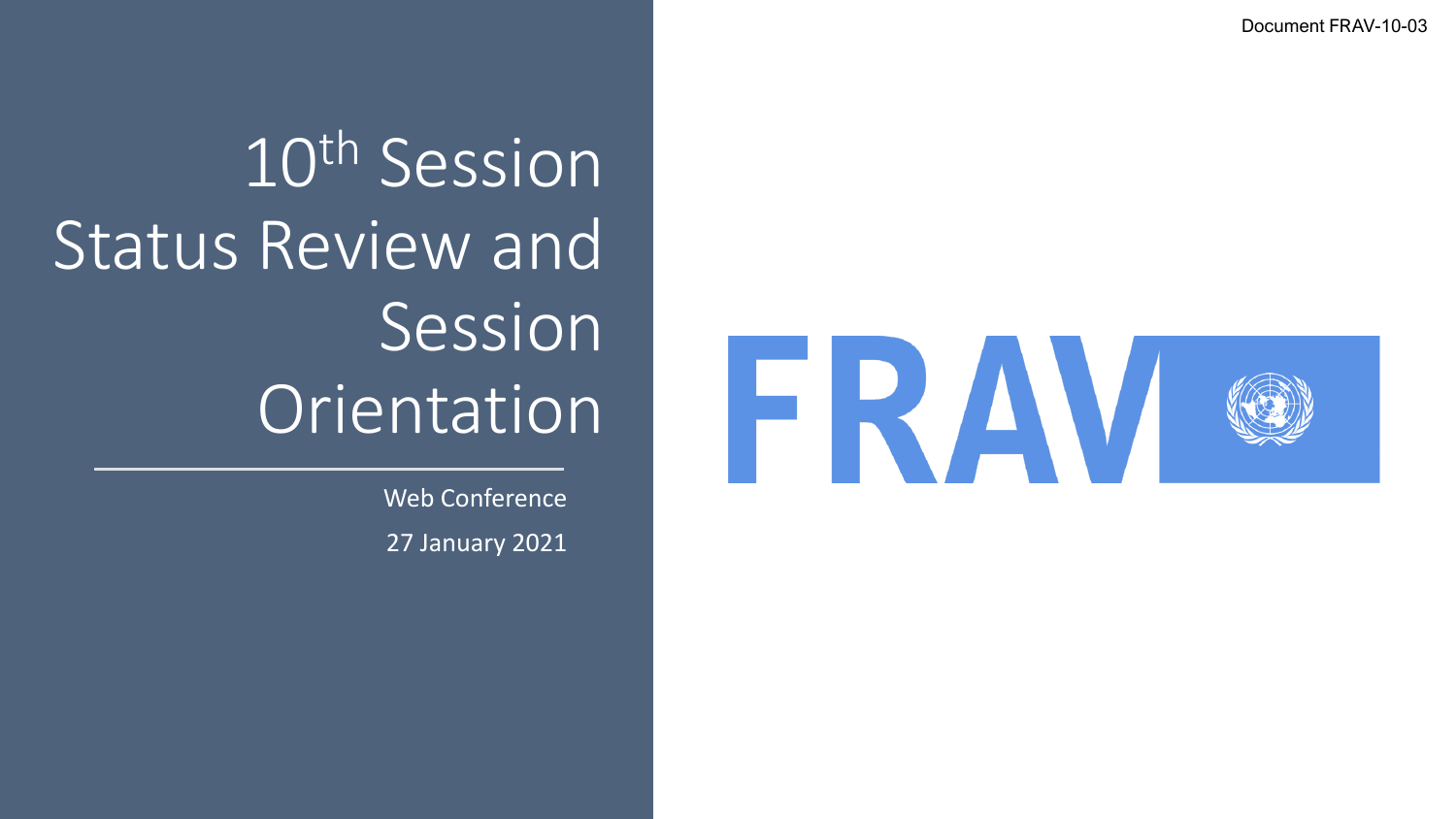

| Agenda item |                                                                                                                                                                                                                                   |             | Documentation                                                                                                                                                           |
|-------------|-----------------------------------------------------------------------------------------------------------------------------------------------------------------------------------------------------------------------------------|-------------|-------------------------------------------------------------------------------------------------------------------------------------------------------------------------|
| 1.          | Adoption of the agenda                                                                                                                                                                                                            | 12:30-12:45 | <b>FRAV-10-01</b>                                                                                                                                                       |
| 2.          | FRAV progress report to GRVA<br>2.1. ADS definition<br>2.2. ADS safety requirements structure<br>Elaboration of safety requirements<br>2.3.<br>2.4. Status of FRAV activities<br>2.5. Coordination with VMAD<br>2.6. 2021 Outlook | 12:45-13:45 | FRAV-10-09 (Co-chairs)                                                                                                                                                  |
| З.          | Input on ADS safety requirements<br><b>MRC/MRM</b><br>$3.1 -$<br>3.2. Open discussion                                                                                                                                             | 13:45-14:45 | <b>FRAV-09-06 (SAE)</b><br>FRAV-09-07 (Japan)<br>FRAV-09-08 (Co-chairs)<br>FRAV-10-06 (Japan)<br>FRAV-10-07 (Germany)<br>FRAV-10-08 (China)<br>FRAV-10-11 (Netherlands) |
| 4.          | Action items and next steps                                                                                                                                                                                                       | 14:45-15:00 |                                                                                                                                                                         |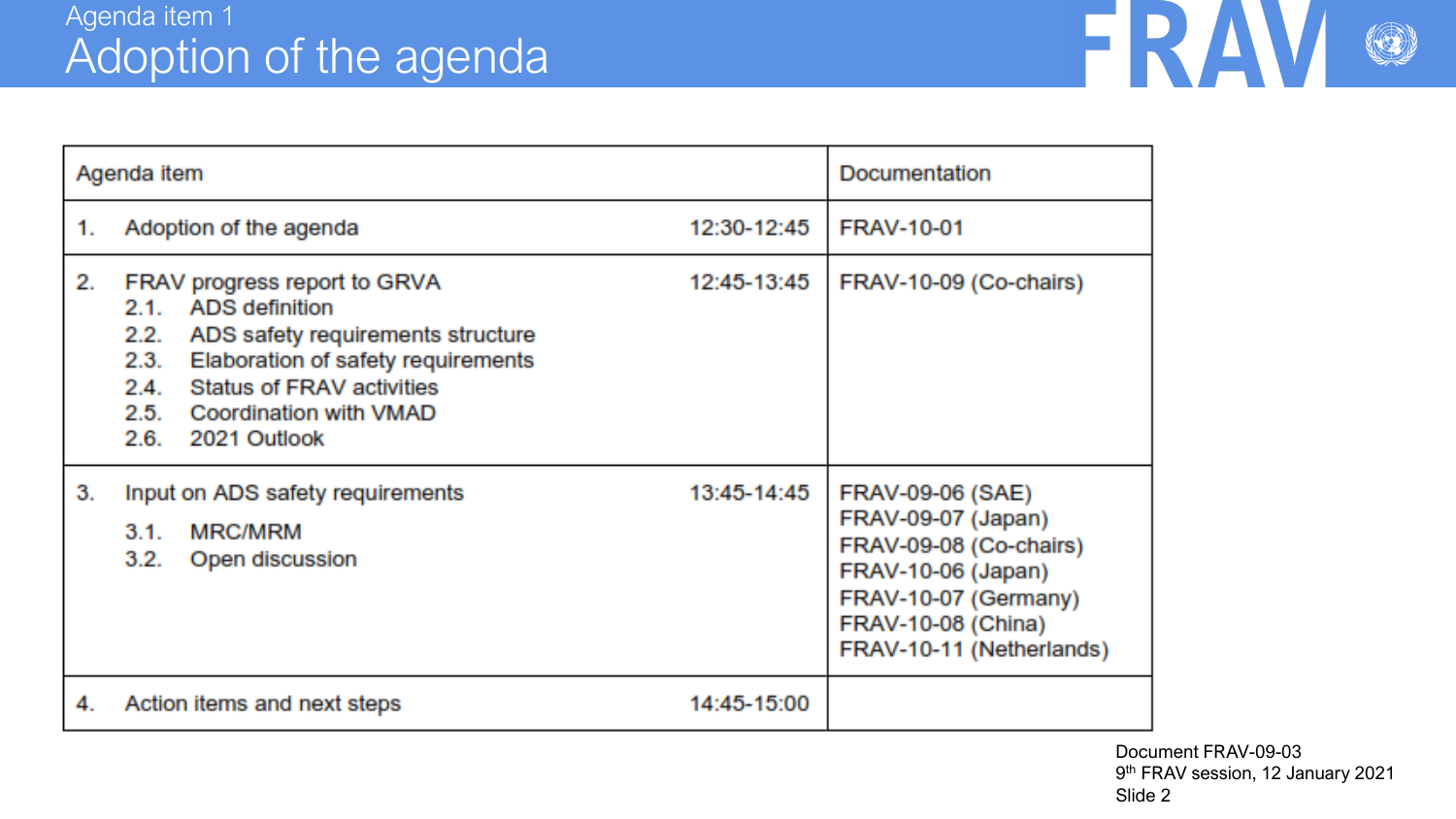

- White paper describing FRAV work
	- Summary for GRVA and others not directly involved in FRAV
	- Explanation of work and intentions, not a proposal or working document
- Six sections
	- 1. Definition of an Automated Driving System
	- 2. Structure for ADS safety requirements
	- 3. Elaboration of ADS safety requirements
	- 4. Status of FRAV activities
	- 5. FRAV coordination with VMAD
	- 6. Outlook for 2021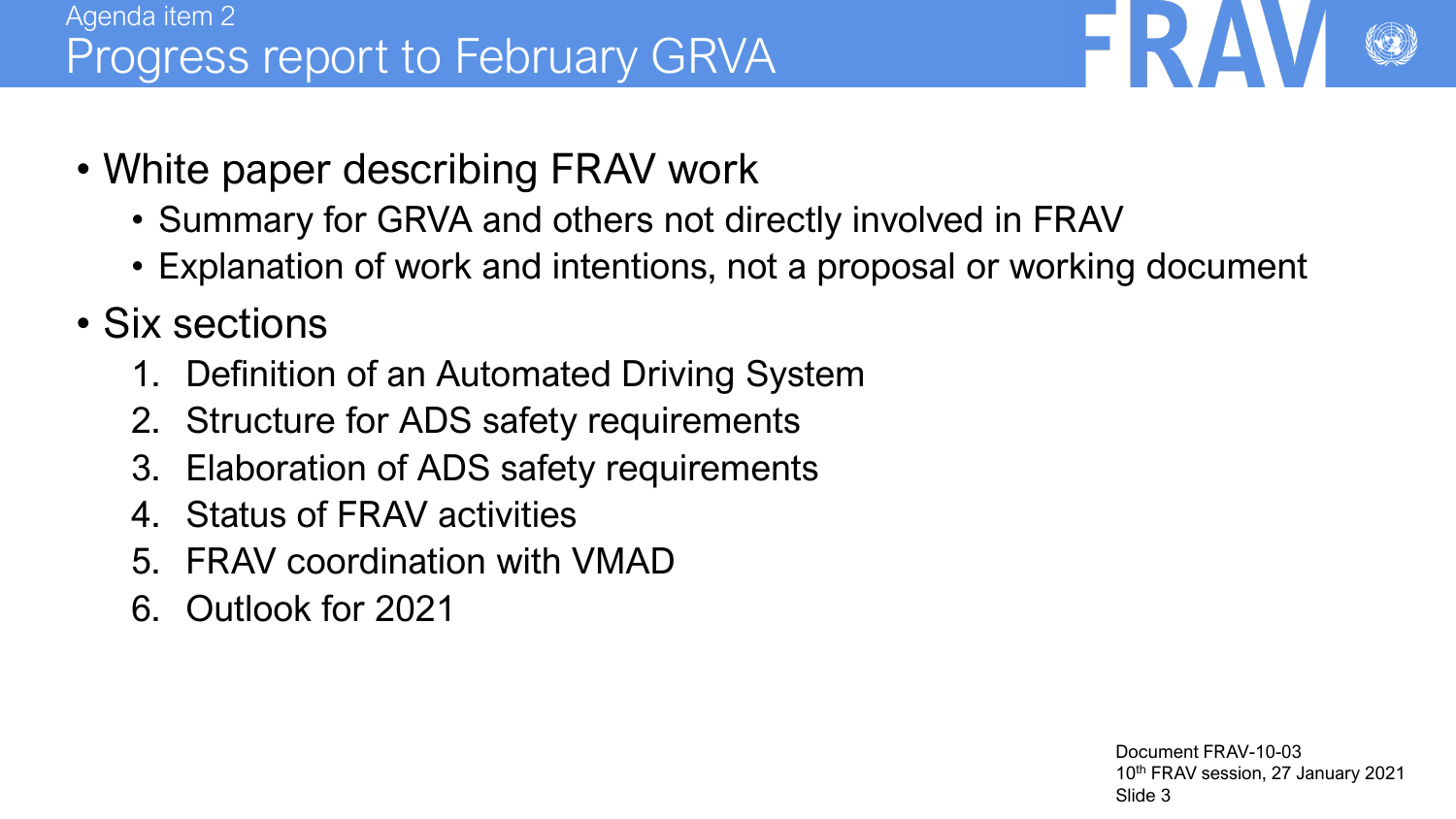## Agenda item 2 Definition of an ADS



- Driving and the Dynamic Driving Task (DDT)
	- DDT: All the real-time operational and tactical functions required to operate a vehicle in on-road traffic—excludes strategic functions
- Automated driving and Operational Design Domains (ODD)
	- ODD: The conditions under which an ADS is designed to operate
	- User roles and responsibilities differentiation and constraints
- Automated Driving Systems
	- ADS: A driving automation system capable of performing the entire DDT on a sustained basis
- ADS functions
	- Subsets of ADS hardware and software designed to perform aspects of the DDT and support operational safety
- ADS features
	- Applications of ADS capabilities designed to operate within an ODD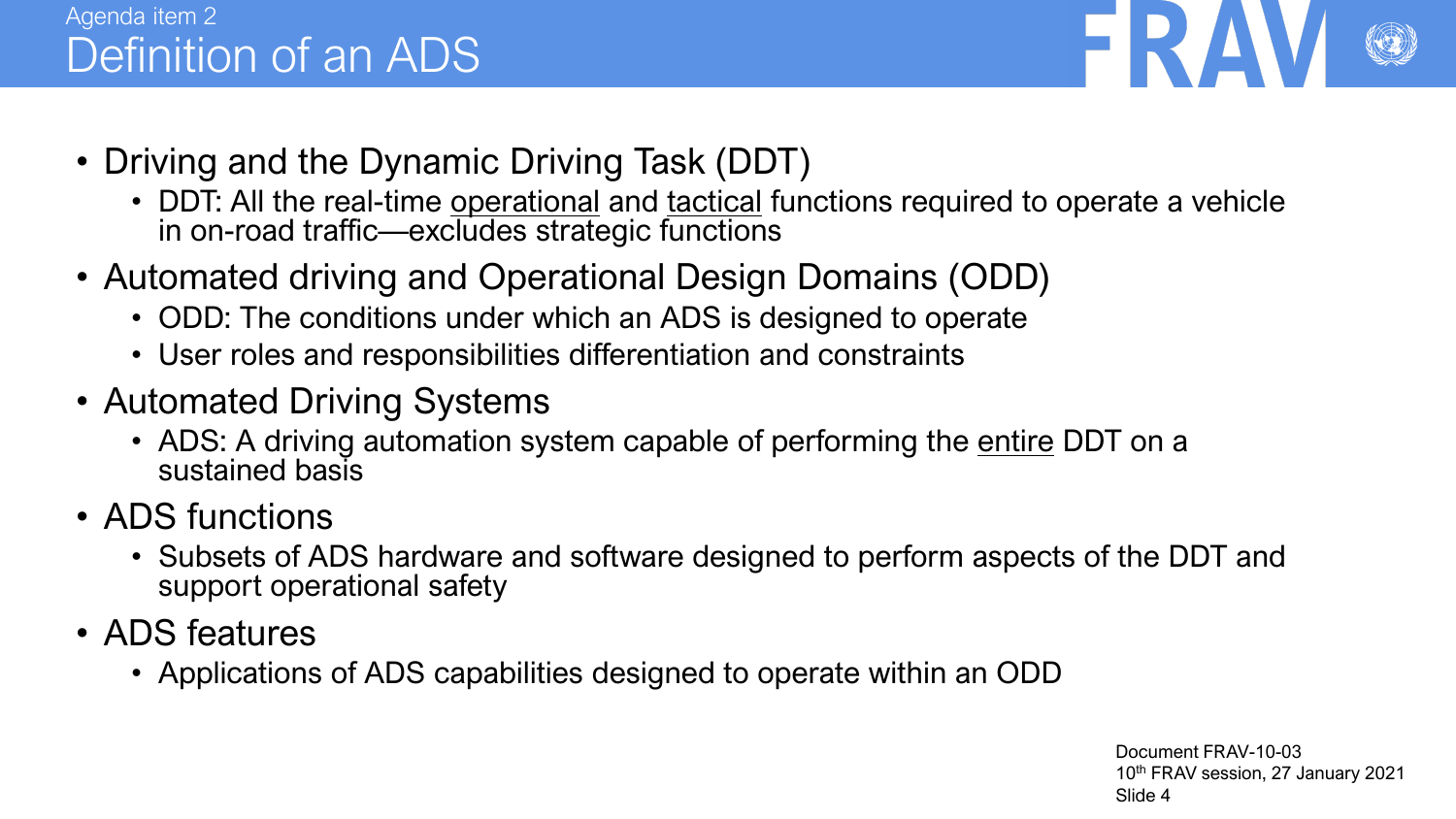#### Document FRAV-10-03 10th FRAV session, 27 January 2021 Slide 5

### Agenda item 2 Structure for ADS safety requirements

# • Scope

- All ADS (application or usage-specific approach discarded)
- Category 1 and 2 (SR1): 4+ wheeled vehicles
- ADS descriptions
	- Manufacturer definition of each ADS in accordance with requirements to ensure coverage and uniformity
- ADS safety requirements
	- Objectively applied to any ADS based on its uses and limitations as defined in the ADS description
- Overall approach
	- ADS descriptions enable application of requirements at technical level without interfering with innovation.
	- ADS features assessed on their merits within overall assessment of ADS



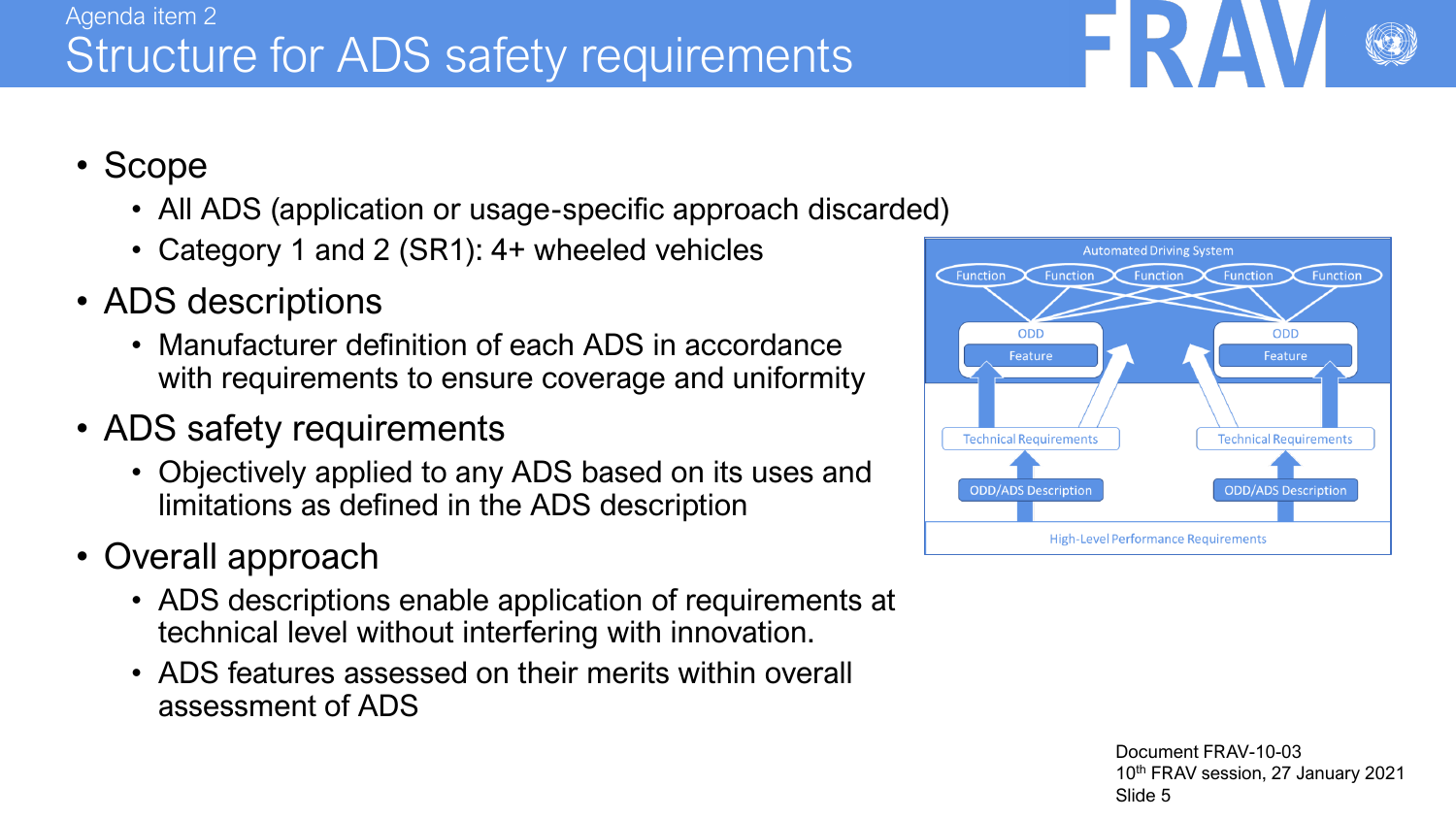- Guiding principle (Please raise concerns, if any)
	- ADS intended for human use in human-dominated traffic
	- Traffic flows, predictability, public acceptance, user mental models, crash causation
	- C&C human driver, state-of-the-art, mathematical models, statistical positive risk balance (all have merits and may be used in combination)
	- Improve road safety and efficiency, performance-based, technology-neutral, verifiable, feasible, social acceptance
	- Explanation of guiding statement
		- Crash causation to understand what can and cannot be addressed by ADS
		- Crash causation to understand behaviors ADS may encounter
		- Addresses smooth integration into current traffic, improvement of road safety, use of new technology

ADS performance should be consistent with safe human driving behaviors while avoiding human recognition, decision, and performance errors and the introduction of unreasonable ADSspecific risks.

- Top-down approach
	- General discussion  $\rightarrow$  5 categories  $\rightarrow$  40 topics  $\rightarrow$  further elaboration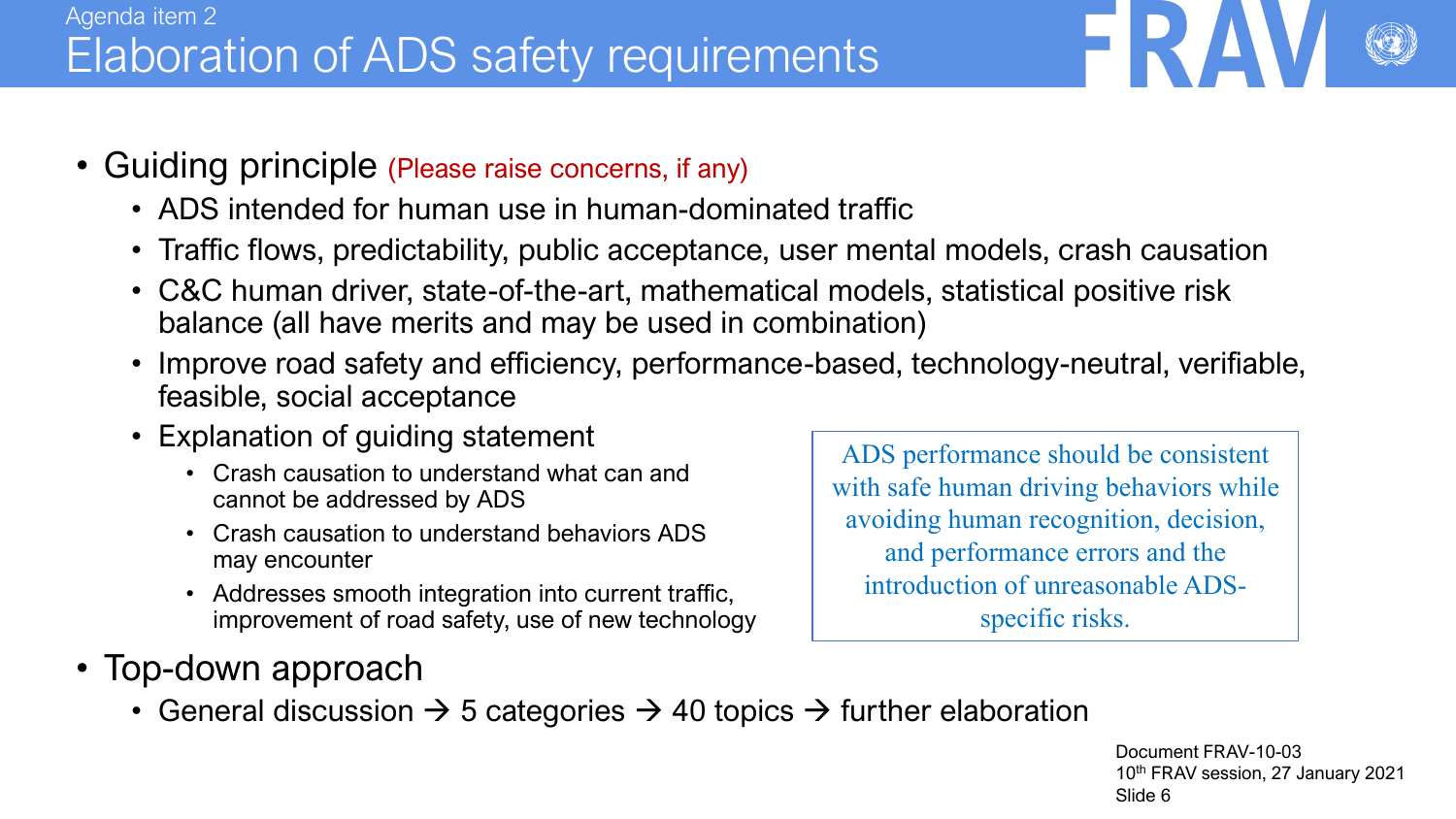

- Data collection
	- Understand traffic patterns, flows, and human responses to these conditions
	- Understand causes of crashes and human behaviors ADS may encounter
	- Nominal conditions and safety-critical conditions
- Elaboration of safety requirements
	- Derive measurable/verifiable assessment criteria from the 40 safety topics
	- Apply data and methods to determine specifications for ADS assessment
- Elaboration of ADS description requirements
	- Derive elements that may impact use and performance from the 40 safety topics
	- Define measurable/verifiable terms to describe use constraints and boundaries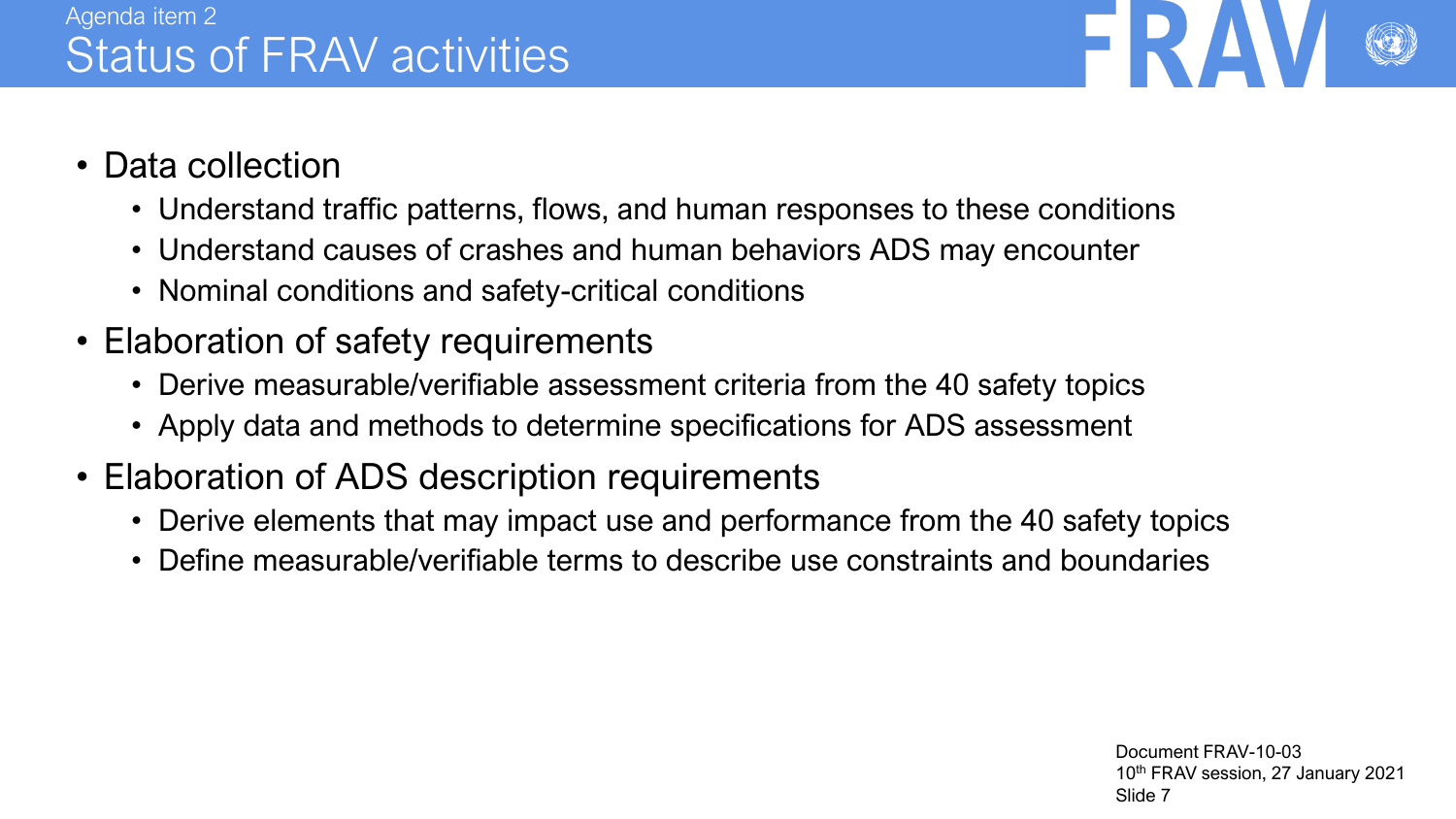## Agenda item 2 Coordination with VMAD

- Leadership meetings to coordinate activities and desired outcomes
- Explanation of FRAV activities that may inform VMAD work
	- Scenarios: FRAV deliberations on ODD elements, current traffic patterns, nominal driving, and safety-critical conditions
	- Audit: FRAV deliberations on prerequisite functions and system safety
	- Virtual testing: FRAV deliberations on smooth ADS integration with current traffic
	- Physical testing: FRAV deliberations of performance, ODD exits, HMI, etc.
	- In-service performance: FRAV deliberations on maintaining the safe operational state of the ADS
- Integration under the NATM
	- Procedure to review and verification of ADS descriptions
	- Procedure to determine application of safety requirements to individual ADS
	- Procedure to determine relevance of scenarios to individual ADS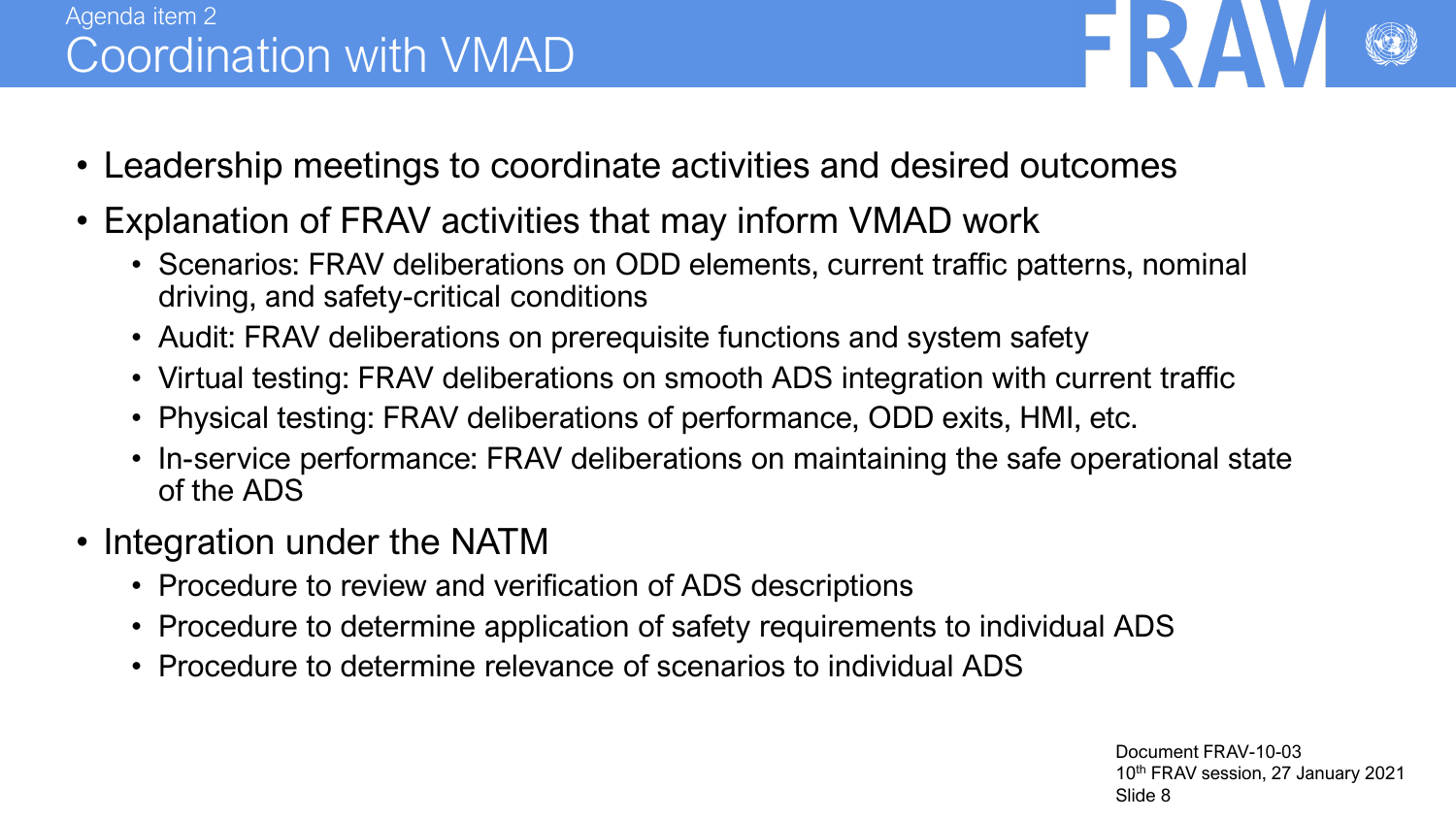## Agenda item 2 Outlook for 2021



- FRAV aims to address all ADS configurations (not application-specific)
- Recognize interest in motorway applications
	- Anticipate opportunities to prioritize elements of work
	- Aim to address but not be limited to motorway applications
- Recognize VMAD needs
	- Sufficient detail on goals and criteria to support decisions on assessment methods
	- Anticipate increasing collaboration and reference to VMAD outcomes
- Top-down approach moving through phases
	- General discussions  $\rightarrow$  Five categories  $\rightarrow$  40 topics  $\rightarrow$  Criteria  $\rightarrow$  Specifications
- General outlook and aims (Please raise concerns, if any)
	- May 2021: ADS description elements and safety assessment criteria
	- September 2021: Verifiable specifications (covering motorway subset)
	- Document FRAV-10-03 • February 2022: Package covering descriptions and requirements (covering motorway subset)

10th FRAV session, 27 January 2021 Slide 9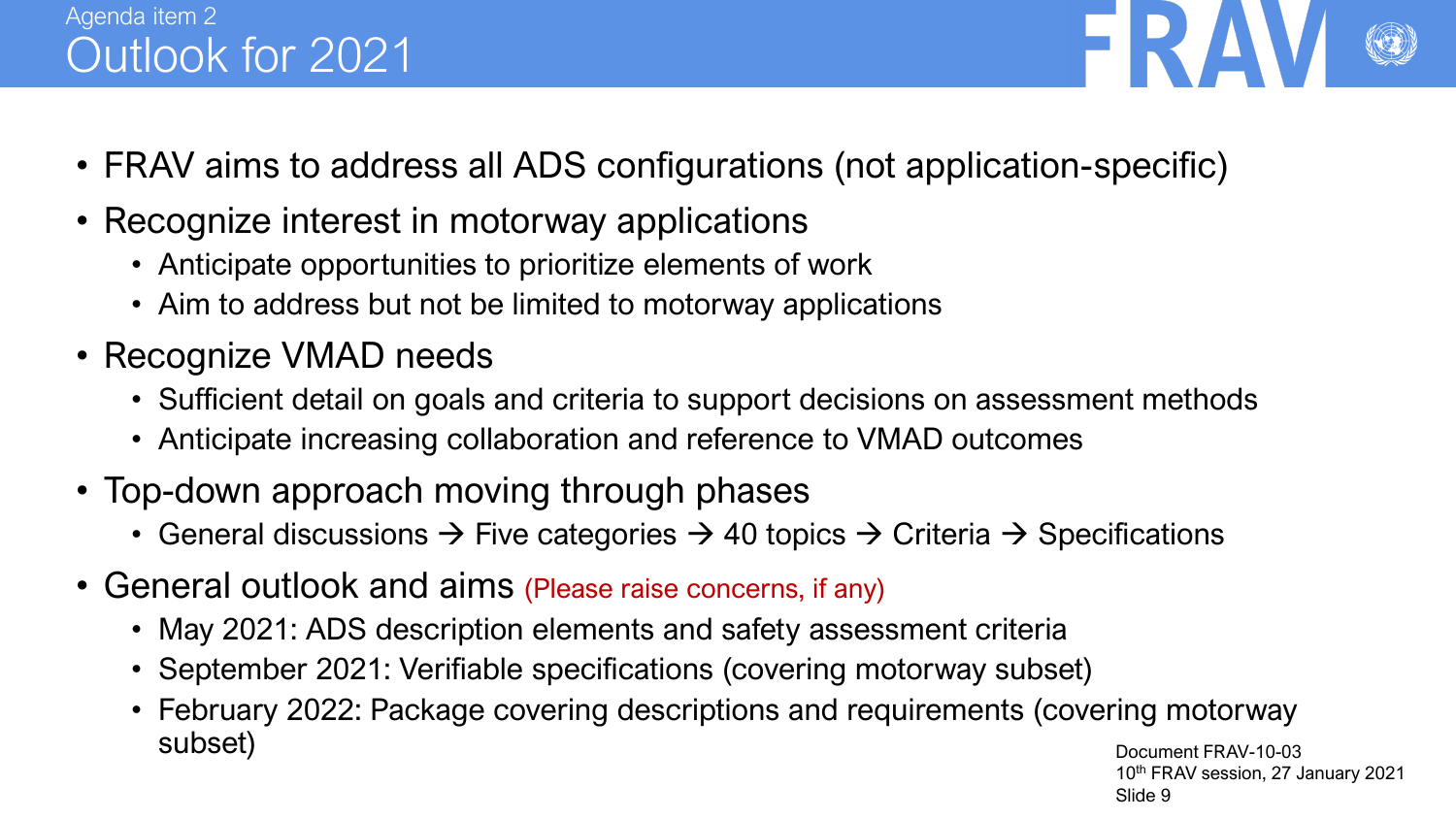

*"Minimal risk condition"* means a condition to which a user or an ADS may bring a vehicle after performing the DDT fallback in order to reduce the risk of a crash when a given trip cannot or should not be completed due to a DDT performance-relevant system failure in the ADS and/or other vehicle system failure, upon exit from the ODD, and/or a lack of necessary input from the user.

Proposition for FRAV consideration

- Principle: A definition states what something is
	- How, why, etc. should be described elsewhere
- Conceptually, an MRC means that the vehicle is stopped in a position where the risk of harm is minimal given the available options. (MRC is the end result)
- FRAV is concerned with ADS performance in achieving an MRC
- Circumstances that require the ADS to achieve an MRC would seem to be requirements.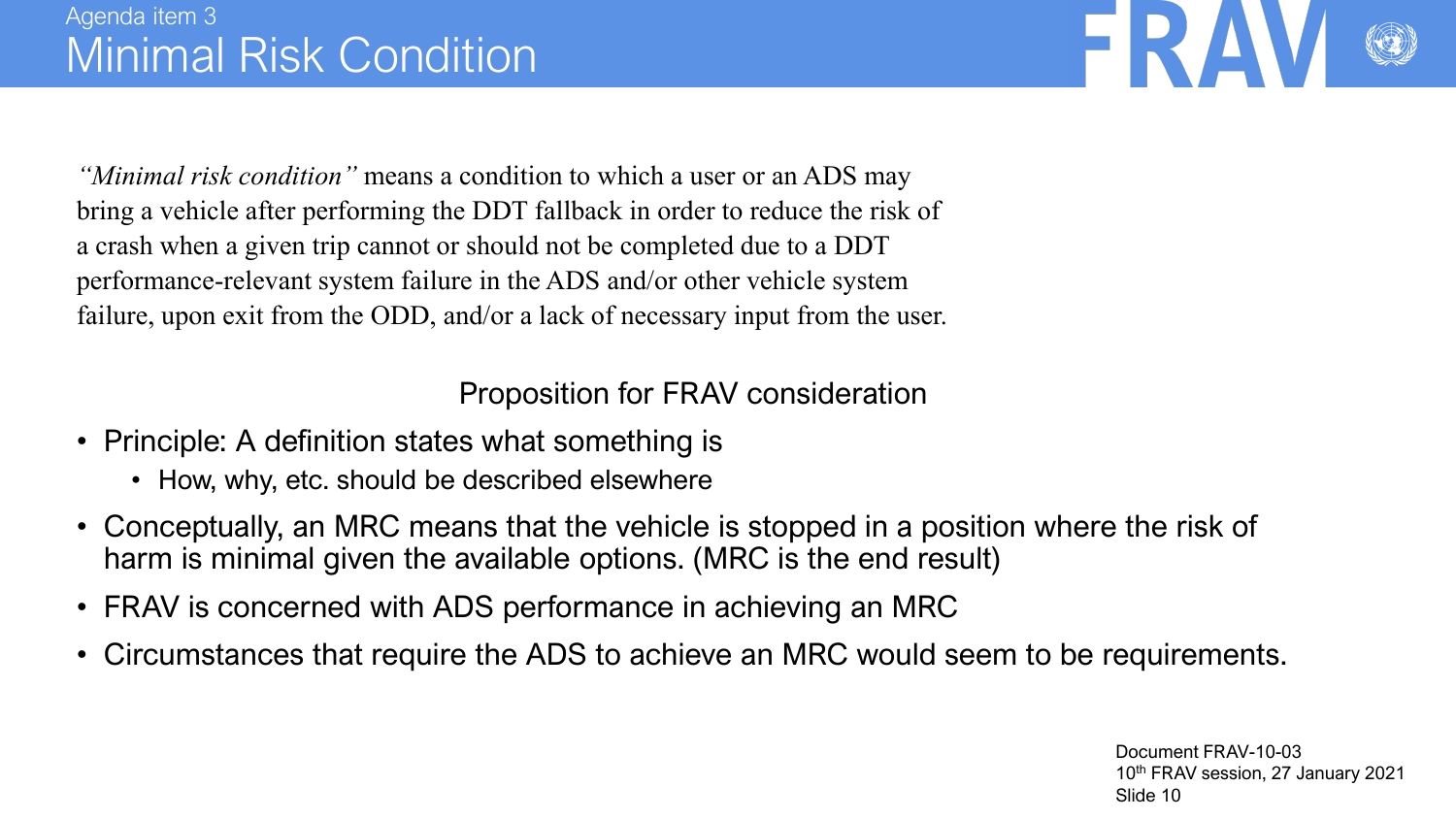

*"Minimal risk maneuver"* means a procedure automatically performed by the automated driving system to place the vehicle in a minimal risk condition in a manner that avoids unreasonable risks in traffic.

- The MRC definition would cover avoiding risks in traffic.
- The ADS is 'automatic' so "automatically" redundant

*"Minimal risk maneuver" means a procedure performed by the ADS to achieve a Minimal Risk Condition.*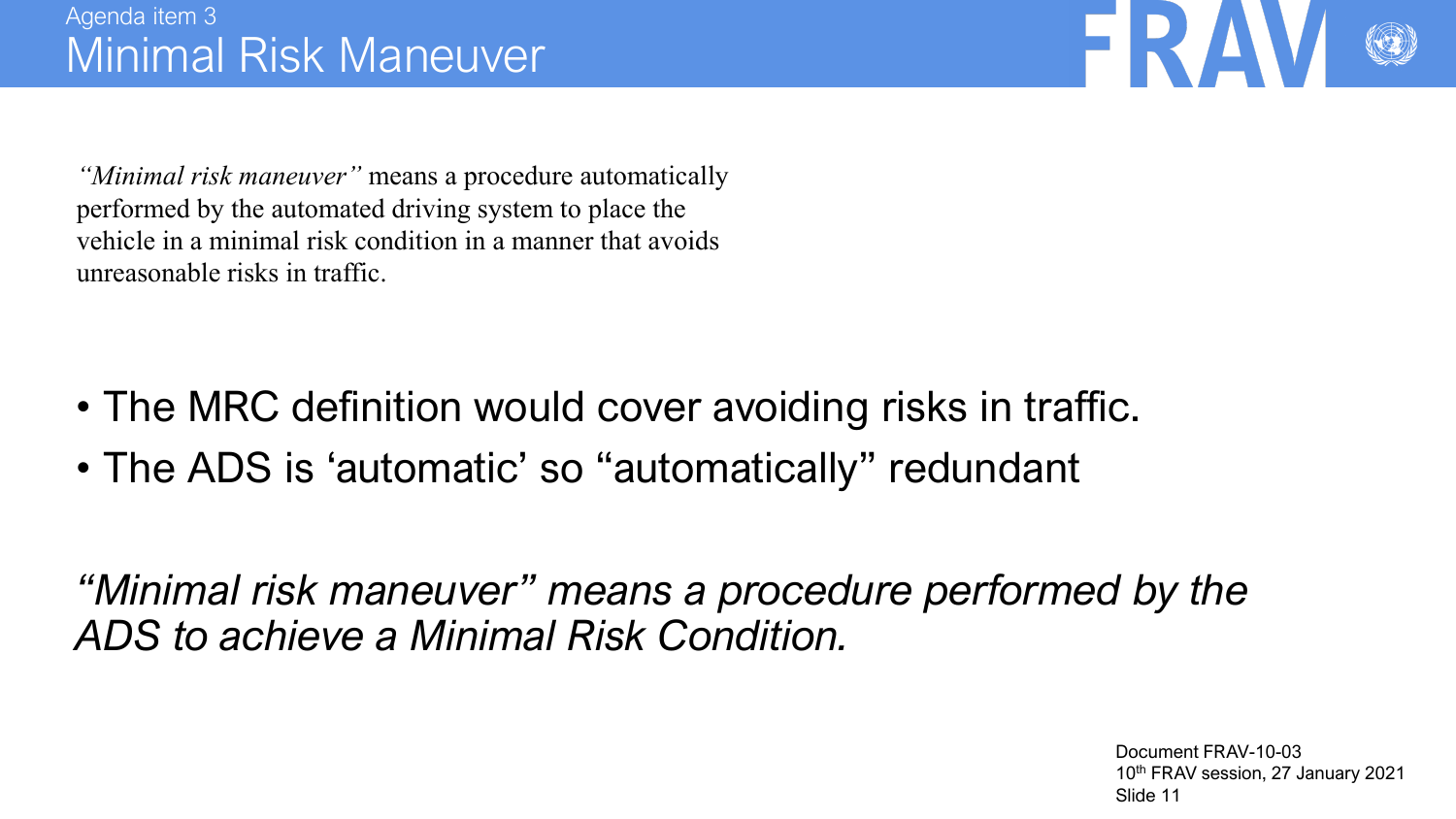- Received comments on FRAV-09-05 and the request for comments on the 40 safety topics (FRAV-09-08)
- Reference documents
	- FRAV-09-06 (SAE)
	- FRAV-09-07 (Japan)
	- FRAV-10-06 (Japan)
	- FRAV-10-07 (Germany)
	- FRAV-10-08 (China)